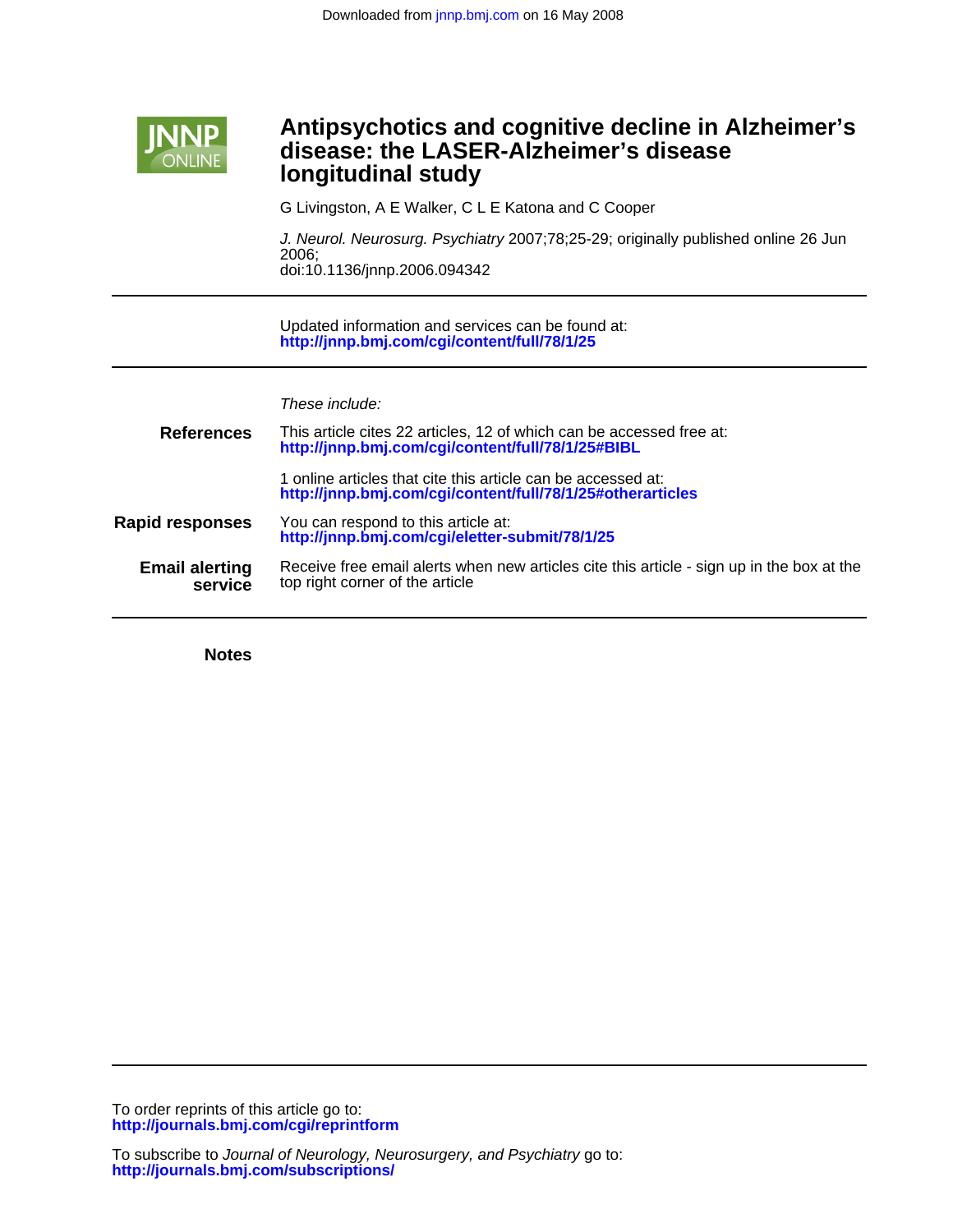# PAPER

# Antipsychotics and cognitive decline in Alzheimer's disease: the LASER-Alzheimer's disease longitudinal study

............................................................... ............................................................... .....

# G Livingston, A E Walker, C L E Katona, C Cooper

See Editorial Commentary, p 2

Correspondence to: G Livingston, Department of Mental Health Sciences, University College London, Holborn Union Building, Archway Campus, Highgate Hill, London N19 5LW, UK; g.livingston@ucl.ac.uk Received 30 March 2006 Revised 3 June 2006 Accepted 20 June 2006 Published Online First 26 June 2006

........................

J Neurol Neurosurg Psychiatry 2007;78:25–29. doi: 10.1136/jnnp.2006.094342

Objective: To investigate in a longitudinal cohort of people with Alzheimer's disease whether taking antipsychotics is associated with more rapid cognitive deterioration. Method: From a sample of 224 people with Alzheimer's disease recruited as epidemiologically

See end of article for authors' affiliations ........................ representative, those taking antipsychotic drugs for more than 6 months were compared with those who were not, in terms of change in three measures of cognition. The effects of potential mediators and confounders (demographic factors, neuropsychiatric symptoms, cognitive severity and cholinesterase inhibitors) were also examined.

> Results: No significant difference was observed in cognitive decline between those taking antipsychotics (atypical or any) and others on any measure of cognition. The only predictor of more cognitive decline was greater baseline cognitive severity ( $B = 3.3$ , 95% confidence interval 0.6 to 6.1, t = 2.4, p $\lt$ 0.05). Although mortality was higher in those treated with antipsychotics, this reflected their greater age and severity of dementia. The results were the same when the whole cohort was included rather than the select group with potential to change who had been taking antipsychotics continuously.

> Conclusions: In this, the first cohort study investigating the effects of atypical antipsychotics on cognitive outcome in Alzheimer's disease, those taking antipsychotics were no more likely to decline cognitively over 6 months. Although clinicians should remain cautious when prescribing antipsychotic drugs to people with Alzheimer's disease, any increase in cognitive deterioration is not of the magnitude previously reported. There is a need for cohort studies that follow up patients from first prescription in clinical practice for a period of months rather than weeks to determine ''real-life'' risks and benefits.

Neuropsychiatric symptoms are common (prevalence rate<br>
≫60%) and persistent in Alzheimer's disease particularly<br>
with increasing severity.<sup>1→3</sup> They are associated with<br>
increased caregives burden <sup>4</sup> institutionalisation >60%) and persistent in Alzheimer's disease particularly increased caregiver burden,<sup>4</sup> institutionalisation,<sup>5</sup> progression<sup>6</sup> and care costs.<sup>1</sup> Many people with Alzheimer's disease are treated with antipsychotics, often to ameliorate neuropsychiatric symptoms.

Typical and atypical antipsychotics block  $D_2$  and other receptors. Some atypical antipsychotics also blockade 5HT2, muscarinic or histaminic receptors. The  $5HT<sub>2</sub>$  and histamine receptor blockade may cause sedation and reduce alertness; thus the patient may do less well on cognitive testing, and muscarinic blockade can directly cause cognitive decline. Typical antipsychotics doubled the rate of cognitive decline in one cohort of people with dementia.7 This deterioration was not dose related, and may reflect more neuropsychiatric symptoms and hence antipsychotic drugs in those more likely to decline. A recent randomised controlled trial (RCT) in agitated patients with dementia in care homes found that the atypical quetiapine was associated with greater cognitive decline over 6 weeks than rivastigmine or placebo.<sup>8</sup> This deterioration may, however, be explained by sedation<sup>9</sup> or the lower baseline cognition in the quetiapine group.<sup>10</sup> Studies of the atypical olanzapine have reported mixed results, ranging from no effect<sup>11</sup> to enhancing<sup>12</sup> or worsening cognition.13 RCTs using risperidone for neuropsychiatric symptoms in dementia have, however, consistently found it to be effective without cognitive side effects. $14-16$ 

Two recent systematic reviews report only a modest improvement in neuropsychiatric symptoms from atypicals<sup>17</sup> and none from typical antipsychotics.<sup>18</sup> Typical antipsychotics have been associated with higher mortality than atypicals in older people with and without dementia.<sup>19</sup> However, a recent meta-analysis of RCTs showing that in dementia, atypical

antipsychotics are associated with a small increase in death rate has increased treatment concerns.<sup>20</sup> Current international guidelines reflect this, suggesting that the use of atypicals should be restricted to licensed indications or severe, distressing symptoms.<sup>21</sup> <sup>22</sup>

This is the first longitudinal cohort study to assess cognitive decline and mortality in people with Alzheimer's disease since atypical antipsychotic drugs became standard. It compares those taking and not taking antipsychotic drugs over a 6-month period shortly before the recent strictures on the use of atypicals. We examined whether other factors reported to relate to decline (demographics, baseline severity, neuropsychiatric symptoms or cholinesterase inhibitor use) could account for any of the differences found.

# Aims

- 1. To investigate in a longitudinal cohort study of an epidemiologically representative sample of people with Alzheimer's disease whether those who take antipsychotics deteriorate to a greater extent cognitively than those who do not and whether any difference is dose related.
- 2. To investigate whether such deterioration could be mediated by demographic factors (age, sex and years of education); neuropsychiatric symptoms, (hallucinations, delusions, agitation, sleep disturbance and total neuropsychiatric symptom score), initial cognitive severity or taking cholinesterase inhibitors.

**Abbreviations:** ADAS-cog, Alzheimer's Disease Assessment Scale-Cognitive Subscale; MMSE, Mini-Mental State Examination; NPI, Neuropsychiatric Inventory; RCT, randomised controlled trial; SIB, severe impairment battery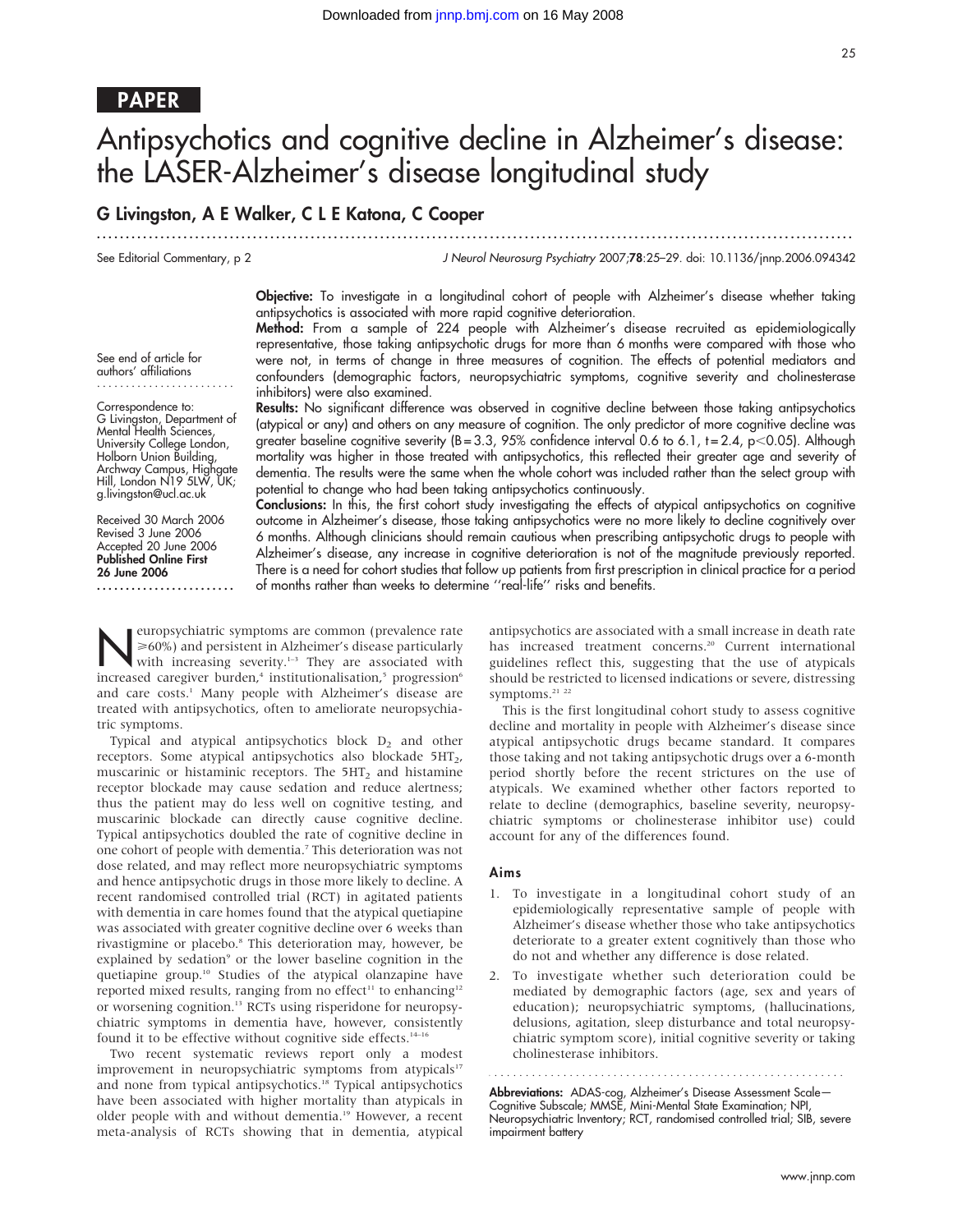- 26 Livingston, Walker, Katona, et al
- 3. To investigate whether mortality is higher in those taking antipsychotics and whether any relationship is mediated by demographic or clinical factors.

# Primary hypothesis

People with Alzheimer's disease who take antipsychotics deteriorate considerably more in cognition over a 6-month period than those not taking antipsychotics.

# METHOD

This is part of a larger naturalistic longitudinal cohort study of people with Alzheimer's disease and their caregivers from London and the south east region of England (the LASER-AD study). $\frac{1}{1}$  The relevant research ethics committees gave approval for the study.

Care recipients with a diagnosis of Alzheimer's disease<sup>23 24</sup> and their caregivers were approached in inner-city, suburban, semirural and new town areas, through local services, voluntary sector and care home managers. Recruitment was designed to ensure that care recipients were epidemiologically representative of people with Alzheimer's disease in terms of sex, severity of illness and living settings.<sup>25</sup> The present study reports baseline and 6-month follow-up data.

#### Inclusion criteria

- People for whom baseline and 6-month follow-up data were collected.
- Those whose severe impairment battery (SIB) scores had potential to improve or deteriorate; as in Ballard's study,<sup>8</sup> those with a baseline SIB score  $\leq 10$  and those with the maximum score (100) were excluded.
- Those who were consistently taking or not taking antipsychotics throughout the 6-month period.

### Interview

Trained researchers from psychology, nursing and medicine conducted the interviews.

The following information was collected:

- (a) Demographics: age, sex and years of education.
- (b) Antipsychotic drugs: the name and dose of drugs was ascertained by asking what was taken and inspecting the tablets.
- (c) The SIB assesses the cognitive abilities of more impaired patients with dementia. Potential scores range from 0 to  $100^{26}$  and the SIB is sensitive to change.<sup>27</sup>
- (d) The Mini-Mental State Examination (MMSE) measures cognitive impairment. The range is  $0-30$ .<sup>28</sup>
- (e) The Alzheimer's Disease Assessment Scale-Cognitive Subscale (ADAS-cog) assesses cognitive impairment. The range is 0–75; higher scores indicate greater dysfunction.<sup>29</sup>
- (f) The Neuropsychiatric Inventory (NPI) assesses 12 neuropsychiatric symptoms.30 Individual symptom scores range from 0–12; symptom scores  $\geq 4$  are regarded as clinically significant.<sup>1 8 31</sup> The sum of symptom scores constitutes a global score.

# Chlorpromazine equivalent calculation

Table 1 gives the chlorpromazine equivalent calculation.

Doses of antipsychotic drugs at baseline and 6 months were converted into chlorpromazine equivalents. We used standard equivalents for haloperidol, risperidone and sulpiride,<sup>32</sup> and for quetiapine and olanzapine.<sup>33</sup>

Table 1 Chlorpromazine equivalents (to 100 mg) for antipsychotic drugs based on the conversion guidelines of the British National Formulary<sup>32</sup> for haloperidol, risperidone, and sulpiride, and based on Woods<sup>33</sup> for quetiapine and olanzapine

| Antipsychotics | Daily dose (mg) |
|----------------|-----------------|
| Chlorpromazine | 100             |
| Haloperidol    | $2 - 3$         |
| Olanzapine     | 5               |
| Quetiapine     | 75              |
| Risperidone    | $0.5 - 1$       |
| Sulpiride      | 200             |

### Analysis

Our primary hypothesis used the SIB because its lack of floor effect permits a more accurate measure of decline. We repeated the analysis using the MMSE and ADAS-cog. To control for floor effects in the respective analyses, we included those with an MMSE score of  $>2$  and an ADAS-cog score of  $<$ 70. We repeated the analysis, excluding those taking typical antipsychotics and including participants irrespective of floor and ceiling effects or the continuous use of antipsychotics. As our results for deterioration and the effects of postulated mediators were essentially the same, we report only the results for all antipsychotics, and the select group with potential to change and receiving continuous antipsychotics, and the SIB in detail.

We used Mann–Whitney U tests to compare cognitive change in those taking or not taking antipsychotic drugs throughout the 6-month period. We carried out step-wise linear regression analysis to identify independent predictors of differences in cognitive impairment scores. Step 1 incorporated age and severity at baseline (MMSE scores of  $>$ 20 meaning mild, 10–20 moderate and <10 severe), sex and years of education; step 2 chlorpromazine equivalent dose of medication; step 3 total NPI score, NPI delusions, hallucinations, agitation and sleep scores at baseline; and step 4 prescription of cholinesterase inhibitors. We repeated the analysis dividing the scores for neuropsychiatric symptoms into clinically significant scores  $(\geq 4)$  and nonsignificant scores. As most of those in the study were taking risperidone, we carried out a retrospective regression analysis considering the effects of atypicals other than risperidone. This did not change the results.

#### Power calculation

Our power calculation was based on the two studies showing a greater decline in cognition of the group taking antipsychotics versus a comparator. In the first,<sup>8</sup> those on antipsychotics had a mean (standard deviation (SD)) SIB worsening of 11.3 points (15.6). In the placebo group, mean (SD) improvement was 3.3 (17.4). We had 97% power at a significance level of 0.01 to detect this difference in our study of 30 people taking and 132 not taking antipsychotics. Our second power calculation was based on data that found a decline of 20.7 points in the extended MMSE in those taking antipsychotics versus 9.3 in those not taking antipsychotics.<sup>7</sup> We assumed  $SD = 15$ . This gave 88% power at a significance level of 0.01 of finding a true difference in our study.

# RESULTS

# **Demographics**

In all, 224 people with Alzheimer's disease were interviewed at baseline. Of them, 184 potential participants remained in the study at 6 months (18 died, 8 withdrew and 14 were excluded because an antipsychotic drug was started or stopped). Eight (44.4%) of those who had died and 46 (22.3%) of those still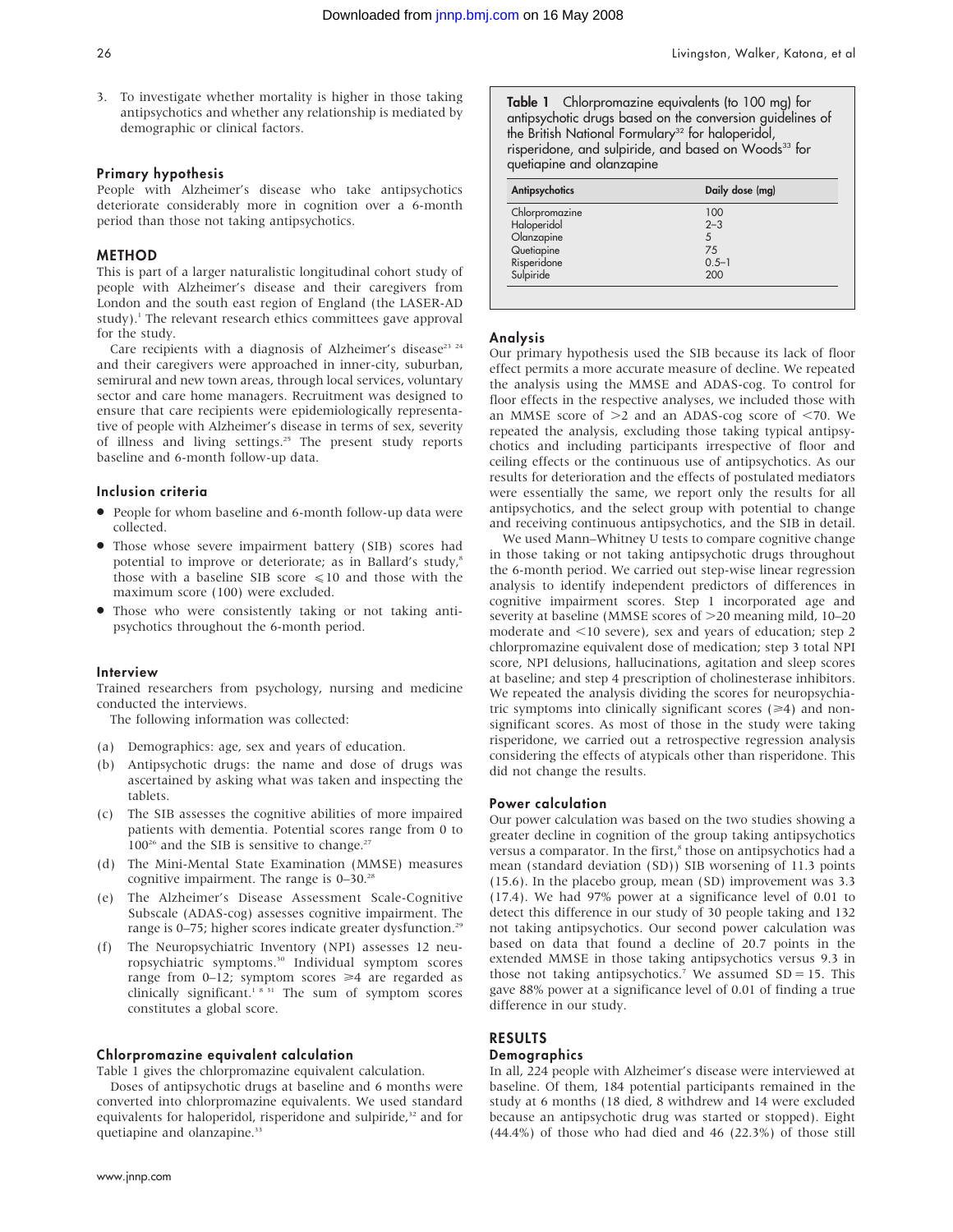Antipsychotics and cognitive decline in Alzheimer's disease 27

| <b>Variables</b>              | Included $(n = 162)$ | Not included $(n = 62)$ | <b>Statistics</b> | <b>95% CI/IQR</b>        |
|-------------------------------|----------------------|-------------------------|-------------------|--------------------------|
| Sex, n (%) female             | 118 (72.8)           | 42 (67.7)               | $\chi^2$ = 0.6    | 95% CI 0.7 to 2.4        |
| Age, mean (SD)                | 80.8(7.5)            | 81.7(7.3)               | $t = 0.9$         | $95\%$ Cl $-1.2$ to 3.2  |
| SIB, median (range)           | 94 (11-99)           | $71(0-100)*$            | $U = 2917$        | IQR 76-96                |
| MMSE, mean (SD)               | 16.8(6.9)            | $9.3(9.3)^{*}$          | $t = 5.7$         | 95% CI $-10.0$ to $-4.6$ |
| ADAS-cog- mean (SD)           | 33.0 (15.9)          | 50.4 (23.7)*            | $t = 5.0$         | 95% CI 10.4 to 24.4      |
| NPI total median (range)      | $13(0 - 79)$         | $18.5(0 - 69)$          | $U = 4417$        | <b>IGR 7-25</b>          |
| ADCS-ADL total median (range) | $40.5(1 - 77)$       | $12.5(0 - 78)^*$        | $U = 2450$        | IQR 16-54.8              |
| Taking antipsychotic          | 30 (18.5%)           | 24 (38.7%)**            | $\gamma^2 = 10.0$ | 95% CI 2.9 to 10.9       |
| drugs, $n$ $%$                |                      |                         |                   |                          |

 $*_{p<0.001}$ .  $*_p$  = 0.002.

alive were taking antipsychotics (p<0.05;  $\chi^2$  = 4.4). Those who died were older and more severely cognitively impaired. When these confounders were incorporated into the logistic regression model, severity (odds ratio (OR) 2.38; 95% confidence intervals (CI) 1.46 to 3.87; p $<$ 0.001) and age (OR 1.08; 95% CI 1.03 to 1.14;  $p = 0.001$ ) independently predicted death, but taking an antipsychotic did not.

Of the 184 survivors, 162 fulfilled the inclusion criteria for the SIB analysis. Three did not complete the SIB; 19 had baseline floor or ceiling SIB scores (15 participants had a score  $\leq 10$ , 4 participants had a score of 100). Thirty of 162 (18.5%) were taking antipsychotic drugs: 23 (76.7%) risperidone, 3 (10%) olanzapine, 2 (6.7%) quetiapine, 1 (3.3%) chlorpromazine and 1 (3.3%) sulpiride. The chlorpromazine equivalent range was 25–600 (mean 120.2) mg at baseline and 25–300 (mean 126.9) mg at 6 months.

Table 2 compares those included with the non-participants who were more cognitively impaired, more dependent and more likely to have been taking antipsychotics.

# MMSE and ADAS-cog

Of 184 people, 163 fulfilled the inclusion criteria for the MMSE analysis (21 scored  $\leq 2$  on baseline MMSE) and 149 fulfilled the inclusion criteria for the ADAS-cog analysis (12 with incomplete ADAS-cog at baseline, 3 at follow-up and 20 scored >70 at baseline).

# Baseline comparison between the groups taking and not taking antipsychotics

Table 3 compares the demography and morbidity of patients taking and not taking antipsychotic drugs.

Those taking antipsychotics had significantly lower baseline cognition, as measured using the SIB, and were less likely to be taking cholinesterase inhibitors (table 3). These findings remained the same for those taking atypical antipsychotic drugs and measuring cognition using either the MMSE or ADAS-Cog.

# Differences in cognitive deterioration between groups

Table 4 gives the differences in rates of cognitive deterioration between those taking and not taking antipsychotic drugs.

We observed no significant differences in cognitive deterioration between those taking and not taking antipsychotics, using SIB, MMSE or ADAS-cog scores. Similarly, there was no significant correlation between antipsychotic dosages at baseline or 6 months (chlorpromazine equivalents) and cognitive deterioration in SIB (Spearman's correlation coefficient  $r = 0.08$ ,  $p = 0.31$  (baseline) and  $r = 0.07$ ,  $p = 0.37$  (6 months); MMSE ( $r = 0.14$ ,  $p = 0.09$ ; and  $r = 0.40$ ,  $p = 0.62$ , respectively) or ADAS-cog  $(r = 0.13, p = 0.11;$  and  $r = 0.15, p = 0.07$ , respectively).

# Differences in cognitive deterioration according to potential mediators and confounders

The only factor significantly related to deterioration was baseline cognitive severity (Kruskal–Wallis  $\chi^2 = 12.63$ , df = 2, p<0.005). Age, sex, education, cholinesterase inhibitors prescribed at baseline, baseline SIB scores, clinically significant score on NPI agitation, delusion, sleep, hallucinations and total NPI were not significantly related to deterioration in any of the three cognitive scores.

|                                             | <b>Taking antipsychotics</b> | Not taking antipsychotics | <b>Statistics</b>  | <b>95% CI/IQR</b>       |
|---------------------------------------------|------------------------------|---------------------------|--------------------|-------------------------|
| Age, mean (SD)                              | 80.4(7.3)                    | 80.8(7.5)                 | $t = 0.3$          | $95\%$ CI $-2.6$ to 3.4 |
| Sex, n (%) female                           | 22(73.3)                     | 96 (72.7)                 | $\gamma^2$ = 0.005 | 95% CI 0.4 to 2.5       |
| SIB score at baseline, median (range)       | $91(21-99)$                  | $94(11 - 99)*$            | $U = 1405.5$       | IQR 87-97               |
| MMSE score, median (range)                  | $15(3 - 25)$                 | 19 (4-29)**               | $U = 1154.5$       | IQR 13-22               |
| ADAS-cog score, median (range)              | $34.5(13-67)$                | $27.5(8-65)^*$            | $U = 1160.5$       | IQR 20.25-40.75         |
| Years of education, mean (SD)               | 9.2(2.2)                     | 9.5(1.5)                  | $t = 0.7$          | $95\%$ CI $-0.7$ to 1.4 |
| Total NPI score, median (range)             | $11(0-79)$                   | $14(0-69)$                | $U = 1964.5$       | IQR $7-23$              |
| NPI delusions score, median (range)         | $0(0-12)$                    | $0(0-12)$                 | $U = 1930.5$       | $IQR$ 0 to 1.3          |
| NPI hallucinations score, median (range)    | $0(0-4)$                     | $0(0-12)$                 | $U = 1954.0$       | $IQR$ $O-O$             |
| NPI agitation score, median (range)         | $1(0-12)$                    | $0(0-12)$                 | $U = 1709.0$       | $IQR0-2$                |
| NPI sleep disturbance score, median (range) | $0(0-12)$                    | $0(0-12)$                 | $U = 1899.5$       | $IQR0-2$                |
| Cholinesterase inhibitors prescribed, n (%) | 12 (40)                      | 92 (69.7)***              | $\gamma^2 = 9.4$   | 95% CI 0.1 to 0.7       |

ADAS-cog, Alzheimer's Disease Assessment Scale—Cognitive Subscale; IQR, interquartile range; MMSE, Mini-Mental State Examination; NPI, Neuropsychiatric Inventory; SIB, severe impairment battery; t, T test; U, Mann–Whitney U test.

 $*_{p<0.05}$ .

 $*$ \*p $\leqslant$  0.005.

\*\*\*p = 0.001.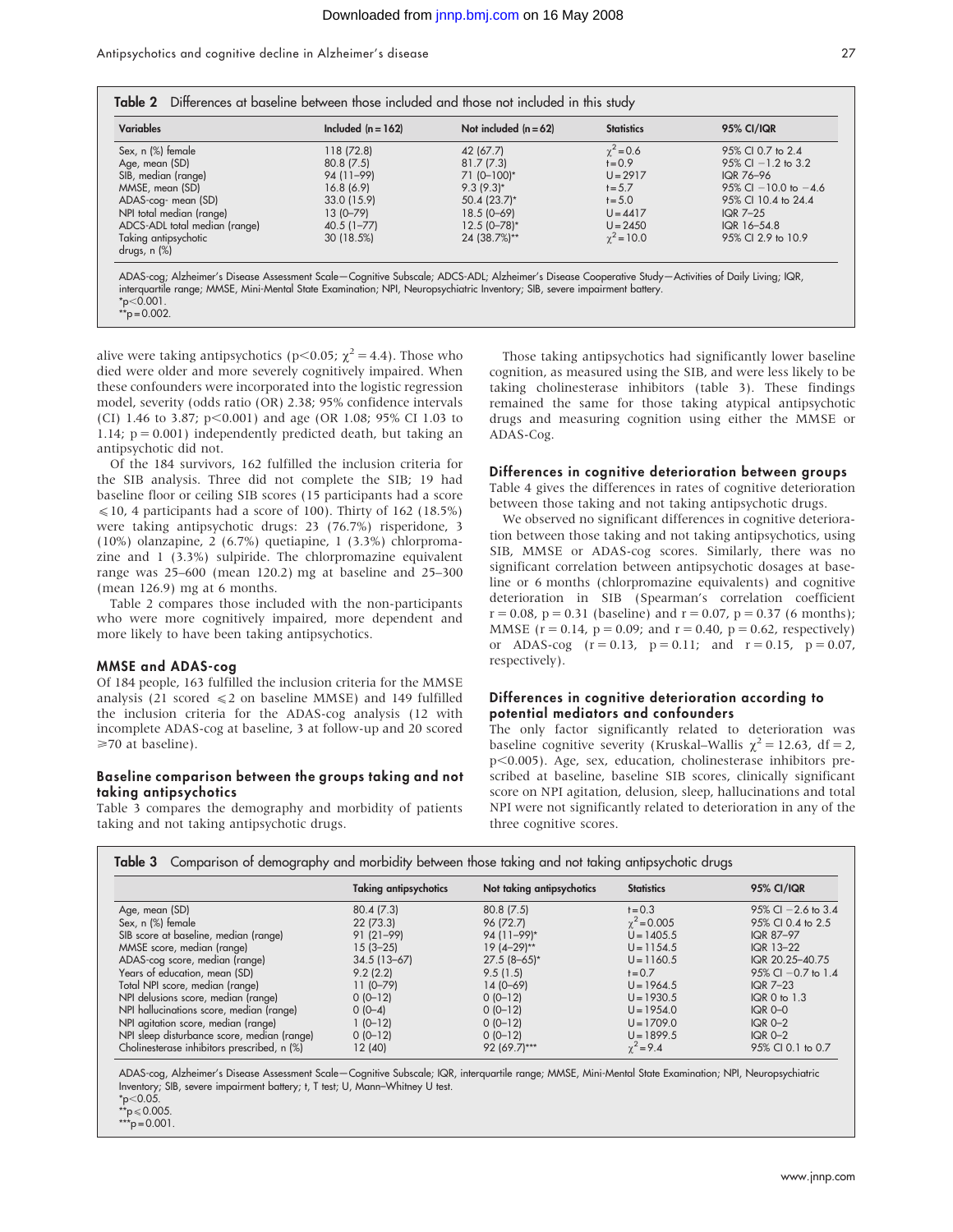| <b>Cognitive test</b> | <b>Deterioration</b>         |                              | <b>Statistics</b> | <b>95% CI/IQR</b>       | p Value |
|-----------------------|------------------------------|------------------------------|-------------------|-------------------------|---------|
|                       | <b>Taking antipsychotics</b> | Not taking<br>antipsychotics |                   |                         |         |
| SIB, median (range)   | $3.0$ ( $-34$ to 32)         | $0$ (-22 to 87)              | $U = 1712.0$      | $IQR-3-4$               | 0.247   |
| MMSE, mean (SD)       | 1.0(3.1)                     | 0.9(3.6)                     | $t = -0.2$        | $95\%$ Cl $-1.4$ to 1.2 | 0.878   |
| ADAS-cog, mean (SD)   | 2.8(8.0)                     | 1.4(8.1)                     | $t = -0.8$        | $95\%$ CI $-5.0$ to 2.1 | 0.421   |

Independent predictors of differences in cognition in stepwise linear regression

In step 1, deterioration in SIB scores was predicted by increasing cognitive severity  $(B = 3.3, 95\% \text{ CI } 0.6 \text{ to } 6.1,$  $t = 2.4$ ,  $p < 0.05$ ). In steps 2, 3, and 4 there was no difference in the model. If prescription of antipsychotics or prescription of atypicals only was substituted for chlorpromazine equivalents, the same significant predictors emerged.

Similarly, decline in the other measures of cognition (MMSE and ADAS-cog) was not predicted by antipsychotic drugs (all, atypicals only or atypicals other than risperidone), dosage or any of the potential mediators or confounders identified other than cognitive severity.

# **DISCUSSION**

People who were taking any or only atypical antipsychotics were no more likely to decline cognitively than those who were not. An increased dose did not correlate with greater cognitive decline, suggesting no causative relationship between cognitive decline and antipsychotic prescription. We used three validated measures of cognition, all of which showed the same result and controlled for potential confounders. In addition, the results were the same when we included the whole cohort rather than the select group of patients with potential to change who had been taking antipsychotics continuously. We can therefore state confidently that any difference in cognitive deterioration over 6 months was not of the magnitude reported by earlier studies.7 8 Although taking antipsychotics was associated with increased mortality, this was accounted for by greater age and cognitive impairment.

A strength of our study is that those testing cognition were not aware of the drugs prescribed, avoiding interviewer bias. It is limited by the two groups (those taking and not taking antipsychotics over the 6-month period) differing significantly in baseline cognition and in prescription of cholinesterase inhibitors, reflecting its naturalistic nature. Similarly, we do not know the duration of prescription before the 6-month period of taking cholinesterase inhibitors. Thus we cannot comment whether this may have had an effect. This means, however, that those taking antipsychotics were more likely to decline, and this strengthens our negative finding. As our study was naturalistic rather than an RCT, those taking antipsychotics may have been inherently less likely to decline than those not taking antipsychotics. This is improbable as antipsychotics are usually prescribed for those who are relatively unwell. We found no significant difference in neuropsychiatric symptoms at baseline between those who were treated and those who were not treated with antipsychotics, perhaps because the antipsychotics had started to be effective.

Our findings may differ because in previous studies the participants were taking typicals,7 had just started taking antipsychotics, or had greater cognitive severity than controls.<sup>8</sup> It is also noteworthy that most of our participants were taking risperidone, a drug that seems from RCT data to be relatively unassociated with cognitive deterioration, $14-16$  but we found no

difference in cognitive deterioration between those taking risperidone and those taking other antipsychotics. Our data could not rule out the possibility that atypicals cause an acute deterioration in cognition, consistent with the immediate sedative effect of antipsychotics, which improves with time. Possibly, those experiencing pronounced side effects from antipsychotics are more likely to have them discontinued than those within an RCT. This is one of the advantages of a real-life follow-up.

We conclude that although clinicians should continue to monitor people with Alzheimer's disease carefully when prescribing atypicals, there is a need for cohort studies that follow up patients from first prescription in clinical practice for a period of months rather than weeks to clarify risks and benefits of the antipsychotic drugs outside of clinical trials.

# ACKNOWLEDGEMENTS

We thank the people with Alzheimer's disease and their families, friends and other carers who participated in the study. We also thank the consultant psychiatrists, community mental health teams and staff of the nursing and residential homes who provided us with support and help.

#### Authors' affiliations .......................

G Livingston, A E Walker, C Cooper, Department of Mental Health

Sciences, University College London, London, UK

C L E Katona, Kent Institute of Medicine and Health Sciences, University of Kent, Canterbury, Kent, UK

Funding: We would like to thank Lundbeck SA for funding the data collection for the whole project. Lundbeck has neither seen nor has any knowledge of this paper.

Competing interests: None.

This project has been reviewed and approved by the appropriate ethics committees. The lead ethics committee was Camden and Islington community research ethics committee. It was also approved by the Barnet, Haringey and Enfield, and West Essex committees.

#### REFERENCES

- 1 Ryu SH, Katona C, Rive B, et al. Persistence of and changes in neuropsychiatric symptoms in Alzheimer's disease over 6 months: the LASER-AD study. Am J Geriatr Psychiatry 2005;13:11976–983.
- 2 Lyketsos CG, Steinberg M, Tschanz JT, et al. Mental and behavioral disturbances in dementia: findings from the Cache County Study on memory in Aging.
- Am *J Psychiatry.* 2000;157: 5 708–714).<br>3 Hope T, Keene J, Fairburn CG, et al. Natural history of behavioural changes and psychiatric symptoms in Alzheimer's disease: a longitudinal study. Br J Psychiatry - psycniairic اpsycniairic<br>1999;**174**:39–44.
- 4 Coen RF, Swanwick GR, O'Boyle CA, et al. Behaviour disturbance and other predictors of carer burden in Alzheimer's disease. Int J Geriatr Psychiatry<br>1997;**12**:331–6.
- 5 O'Donnell BF, Drachman DA, Barned HJ, et al. Incontinence and troublesome behaviors predict institutionalisation in dementia. J Geriatr Psychiatry Neurol  $1992.5.45 - 52$
- 6 Paulsen JS, Salmon DP, Thai LJ, et al. Incidence of and risk factors for hallucinations and delusions in patients with problable AD. Neurology 2000;54:1965–71.
- 7 McShane R, Keene J, Gedling K, et al. Do neuroleptic drugs hasten cognitive decline in dementia? Prospective study with necropsy follow up. BMJ 1997;314:266.